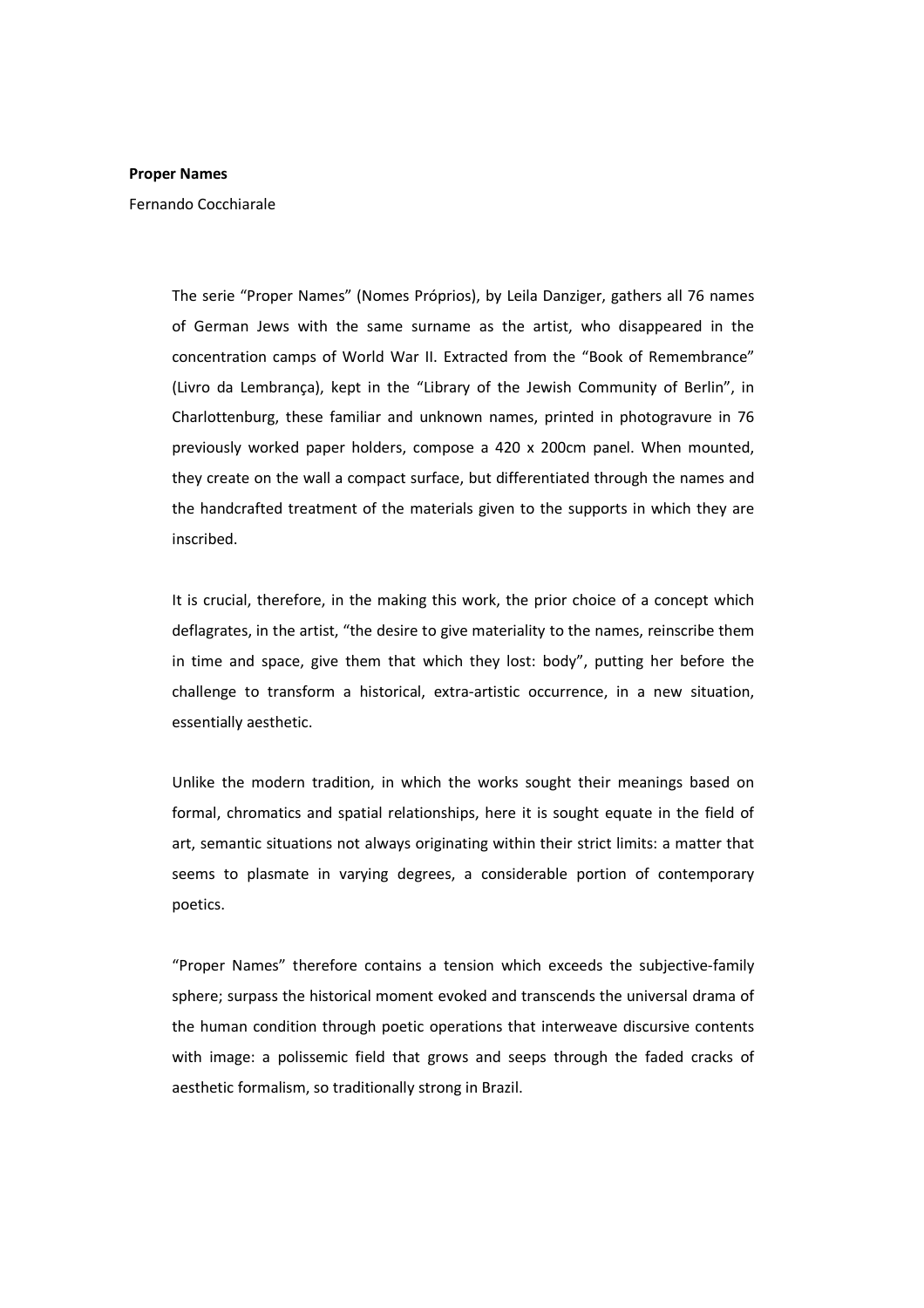

The first contact with the work is purely visual. We apprehend, perhaps, the aged and grimy appearance of the assemblage. We see its beautiful and paradoxical lightness, modulated by the frailty of the papers used in it. It is impossible, however, as we distinguish the names, dates and places, to continue apart from the work.

Intercepted by the word, the look now passes for each piece of "Proper Names". We then realize that we are before the same *genos*, a single lot, delimited by the artist's family name. Our total ignorance of the bodies and feelings that had animated these *names*, lending them, once, specific human and affective density, make them now excessively equals and despite their orthographic and phonetic differences, they are there only as traces. The graphics hiatus of these ciphers just named and mechanically printed, compress in the empty dozens of existences without biography or identity. They are interlineations in which silences of unique lives reverberate, throw into forgetfulness by the same tragedy that eternalized them in the common trench of a list of names preserved in the library of Charlottenburg.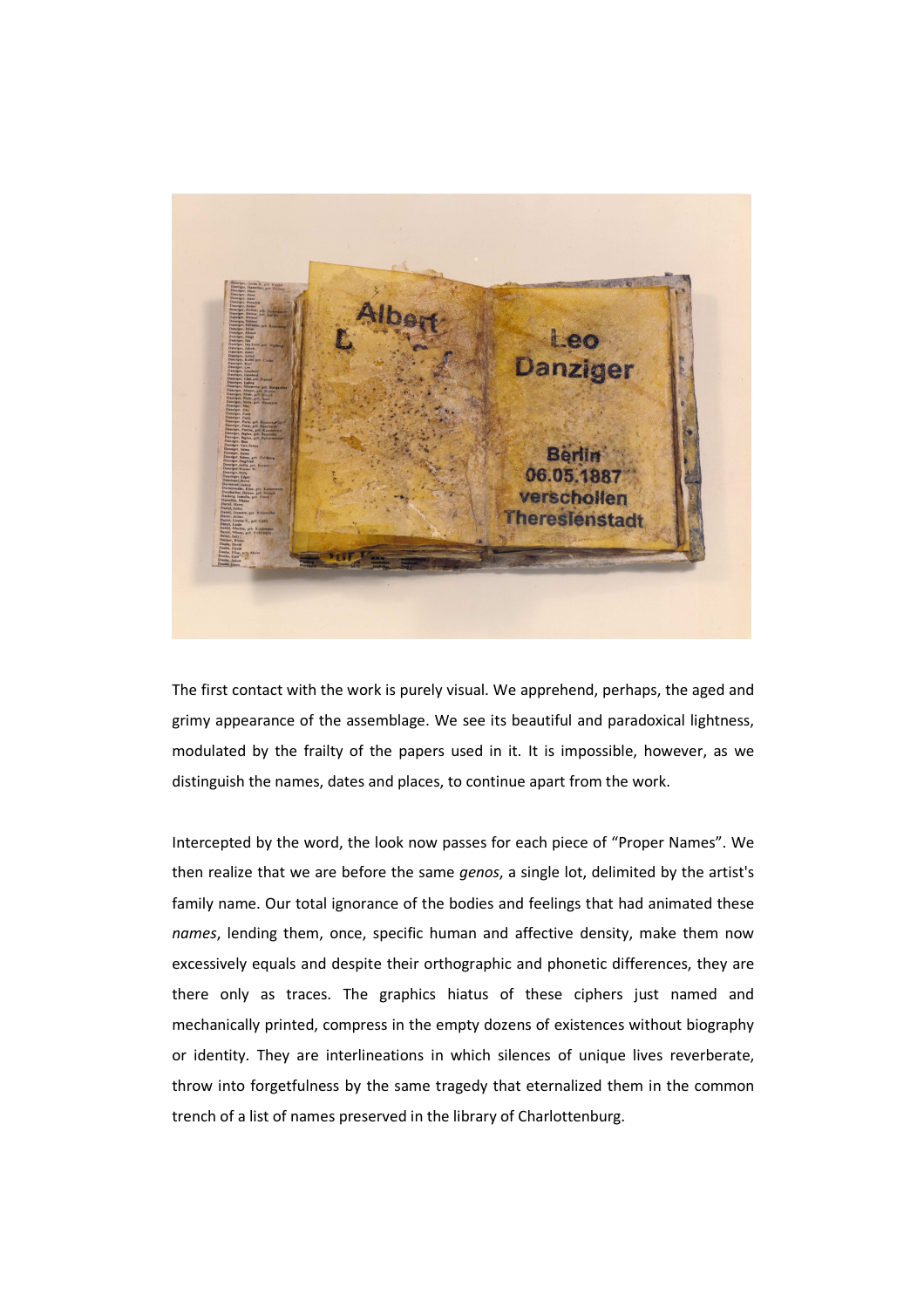The association of minimum information to the *names* in the list, such as date and place of birth and death, far from distinguishing them, empty them even more of the specific circumstances they once personified, as they indicate a common, historic fate (the collective end in the Holocaust promoted by Nazism) and ontological (the inevitability of death and the oblivion which it fatally represent to the individual).

The concept which informs this work of Danziger points us, from its spatiality, to the flow of time and permanent frailty of memory, concerns that cross the whole of her work: the progressive condemnation to oblivion from the sphere of what is lived and increased condensation of memory of the past, built by history. This is the thread which connects a past only collective to a present full of individuals, qualified from our own individuality. Thread which weaves an unconveyable and unique milieu; that which through death will disappear with us forever.

All this, however, should not be taken as a return to "literary" elements abandoned by modernist plastic (after all, the narrative in the arts remains paradoxically silent). What many contemporary artists seek, not always consciously and sometimes unsuccessfully, perhaps due to the narrow focus on the expression of private ghosts, are alternatives to the academization of part of the recent Brazilian production, based on purely formal relations, either chromatic or gestural. They can say little of the world in which we live. They have become easy and predictable if confronted with the inventive vigor of the genealogies they claim for themselves, because they are born entire, repeating, without any risk, effects of positive results achieved through genuine experimental procedures by their aesthetic predecessors since the '50s.

From a different point, "Proper Names" builds, with word and matter, images – taken here in one sense close to that of iconology, such as proposed by Panofsky in the first half of the century: images denotes more than that which we see (shape), because they symbolize.